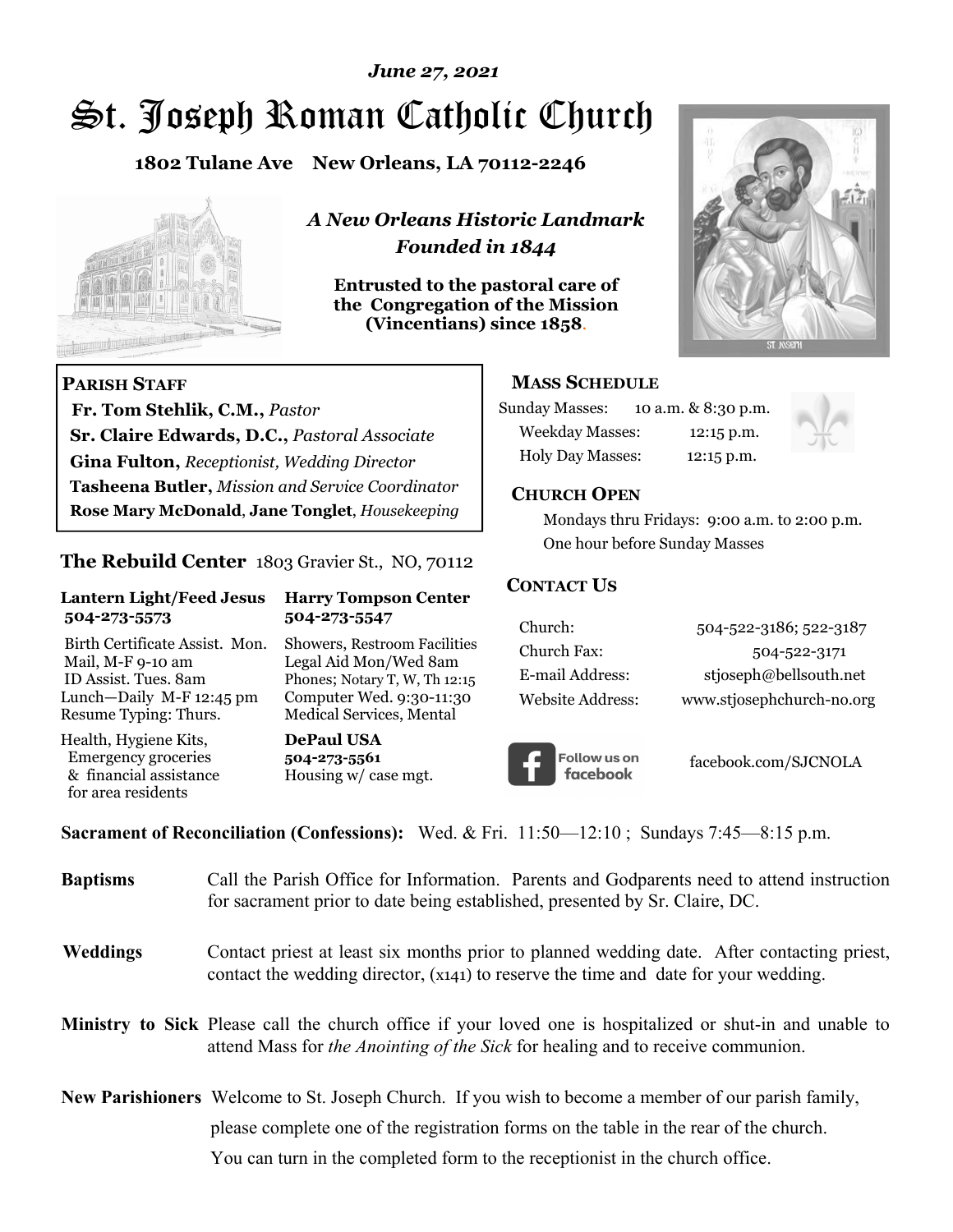# **Thirteenth Sunday in Ordinary Time 37, 2021**



# **10:00 am** *St. Joseph Parishioners and Benefactors*

 **8:30 pm Audrey Lupiba; Jimmy Wlie +; Nicholas Beinte, Jr. +;Bell Sisters +; Joseph Morales, Jr. +** 

| Monday, June 28, 2021-St. Ireneaeus                      | Sunday, June 27, One in Faith $\#1042$           |
|----------------------------------------------------------|--------------------------------------------------|
| 12:15 pm David E. Bass +; Andrew John Schiro             | <b>READINGS FOR THE WEEK</b>                     |
| Tuesday, June 29, 2021—Ss. Peter and Paul                | Monday: Gn 18:16-33; Ps 103:1-11; Mt 8:18-22     |
| 12:15 pm Fr. Antony Netikat; DiAnn Reed +; Helen Wilson+ | Tuesday: Acts 12:1-11; Ps 34; Mt 16:13-19        |
| Wednesday, June 30, 2021—The First Martyrs               | Wed.: Gn 21:5-20; Ps 34:7--13; Mt 8:28-34        |
| 12:15 pm Leslie Bai O; Elaine Wilcox; Luke Joseph Schiro | Thu:s.: Gn 22:1b-19; Ps 115:1-6, 8-9; Mt 9:1-8   |
| Thursday, July 1, 2021—St. Junipero Serra                | Fri: Gn 23:1-4; 24:1-8, 62-67; Ps 106; Mt 9:9-13 |
| 12:15 pm Ryan Thibodaux                                  | Sat.: Eph 2:19-22; Ps 117:1bc-2; Jn 20:24-29     |
| Friday, July 2, $2021$ —                                 | Sunday: Ez 2:2-5; Ps 123:1-4;                    |
| 12:15 pm Susan Spalutto                                  | 2 Cor 12:7-10; Mk 6:1-6a                         |

#### **YOUR PRAYERS ARE ASKED FOR THE FOLLOWING PARISHIONERS , WHO ARE IN NEED OF HEALING:**

 Dorothy Alexander, Jorge Arzuaga, Beatrice Augustin, Anthony Blaise, Clarke Bordelon, Lawrence & Mamie Brown, Angelle Campbell; John & Cindi Caron, Julianna Chevalier; Betsy Conners, Sue Dakote, Gretchen Delo, Joyce Delo, Mary Duet, John & Kathleen Gebbia, Sylvia Daily-Powell, Joseph Delay, Terry Eggleston, Linda Elwood, Francis Frught, Heather Faircloth, Frances Fiegler, Donald Frazier, June & Mark Eiserloh, Shirley Gaither, Nancy Hale,CHF, Roselyn Hansen, John Hakanson, Sarah Hollier-Watkins, Marvin Johnston, Jim Karam, Bill Kroetz, Nowell Lacking, Ken & Bette Kussman, Landy Lanza, James Leung, Andrew Marino, Sara Marino, Karen McCoy, Donna Moore, Maura O'Donovan, CHF, Tina Roderfeld, Bernie Saul; Julius Saul; Pippy Sanders, Louise Sonnier, Mel & Gaspar Schiro; Theard Simms, Fr. Tom Stehlik, CM, Virginia Stehlik, Diedra Steibing, Malcolm Taylor, Jane Tonglet, Fritz Tripkovich, Corliss Truhill; Georgiana Prevost, Martha A. Treen, Marion Vaughn, Ann Wallace; Juanita Ware, Cathleen Ward, Warren Webster, MaryWillis, Lynn Williams.

# **The Year of the Eucharist**

#### **The Collection: A Privilege**

 As the altar is prepared for the celebration of the Eucharist, the collection is taken up. In the early church, this part of the Mass must have been something to behold, as the people suddenly began to move, bringing forward to the deacons and priests freshly-baked bread and fine wine. Then, after the Eucharistic Prayer, that same community came forward again in the Communion procession, and they received back the very gifts they had given, now transformed into something infinitely more precious than bread and wine: the very Body and Blood of Christ.

 Beginning around the eleventh century, it became the custom for people to present monetary offerings. But the meaning is the same. We bring the fruit of our labors and to offer them freely to God. And God transforms them and us into the body of Christ. It is through our generous sharing that our parish can continue to serve others like Christ.

#### **Preparation of the Gifts**

 The altar is prepared, the gifts are received. Several brief rites follow with accompanying prayers, some prayed silently by the priest and deacon and others said aloud. We call this part of the Mass the "preparation." What kind of preparation is happening? First, the presider holds up the paten or bowl containing the hosts, and says words that Jesus must have said many times, since they derive from ancient Jewish meal prayers: "Blessed are you, Lord God of all creation!" We have brought forward our gifts, our offering to God, and now we acknowledge that they are not really ours the gifts that we give are God's gift to us. It is "through your goodness" that we have gifts to offer. It is significant that we offer not wheat and grapes, but bread and wine; "fruit of the earth and work of human hands." Bread and wine are both God's work, and ours. These preparatory rites also prepare us for what we are about to do in the Eucharist, a mystery in which divine and human meet; a holy collaboration in which our action is caught up into God's divine plan.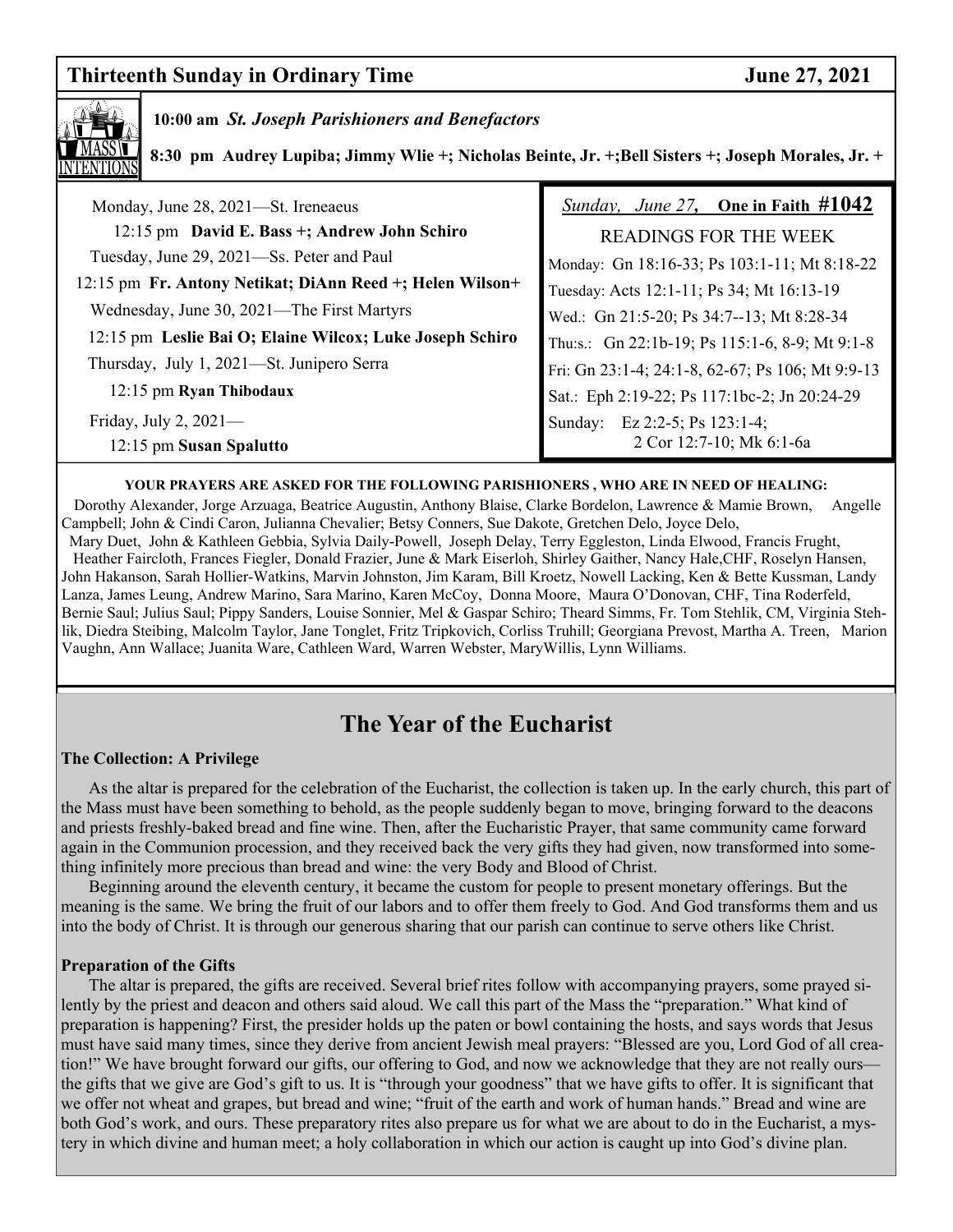## **You changed my mourning into dancing; O LORD, my God, forever will I give you thanks.***— Psalm 30:13*

On Tuesday we celebrate the feast of Saints Peter & Paul. Let us reflect on the leadership and guidance these 2 great followers of Jesus demonstrated for us. Lord, Grant that we may live by their example.

**June 20, Parish..……….……\$ 4,482.00 Mission Appeal……………….\$1903.00**  *Thank you for your generosity*

**TREASURE & STEWARDSHIP**

## **JESUS' EXAMPLE OF HELPING OTHERS**

 In today's second reading Paul offers a wonderful argument to his converts at Corinth for seeking to help those in need. He is dealing with a practical problem, arranging a collection for the poor of the church of Jerusalem; he develops an important teaching about Jesus to make his point. After asking that they show their faith by generous gifts, he reminds them of the "gracious act of our Lord Jesus Christ, that though he was rich, for your sake he became poor, so that by his poverty you might become rich" (2 Corinthians 8:9). In the Incarnation our Lord assumed our human nature, certainly becoming poor for one who is God. The ultimate gracious act of this poverty was going to the cross with all its terrible sufferings. By this act of poverty we definitely become rich. Now our sins can be forgiven; we can share in the very life of God through the sacraments; we can attain eternal salvation!



# **TODAY'S READINGS**

**First Reading** — God did not make death, nor does God rejoice in the destruction of the living (Wisdom 1:13-15; 2:23-24).

**Psalm** — I will praise you, Lord, for you have rescued me (Psalm 30).

**Second Reading** — Your abundance should supply the needs of the others (2 Corinthians 8:7, 9, 13-15).

**Gospel** — Your faith has saved you (Mark 5:21-43)

The **Golden Wedding Anniversary Celebration** will take place on Sunday, June 27, 2021 at 3:00 p.m. at St. Philip Neri Church.

As a gift for the people of the Archdiocese of New Orleans in this **Year of the Eucharist & St. Joseph**, our partners at The Vigil Project have produced a new album "True Presence" exclusively for the Year of the Eucharist & St. Joseph. The music, both original and traditional devotionals to the true presence of Christ in the Eucharist is available for free download at https://www.nolacatholicyoe.com/music.

Let us remember in prayer the newly ordained Fr. Scott Jakubowski, CM. Fr. Scott was ordained this past Friday in Los Angeles, CA. His first assignment will be at St. Vincent DePaul Catholic Church in L.A. Congratulations and God Bless!

# **Pope Francis'** *June* **Intention**

 **The Beauty of Marriage** 

 For all who are preparing for marriage with the sup port of a Christian community: may they grow in love, with generosity, faithfulness and patience.

# **SANCTUARY CANDLE AND MASS INTENTIONS**

 The Sanctuary Candle is burning this week in honor of **Fr. Scott Jakubowski, CM** To reserve the Sanctuary Candle in memory of someone or for a special intention, call the church office (504-522-3186). The offering is \$15 for one week. The offering for Mass intentions is \$5.00.

#### **CHARTER FOR THE PROTECTION OF CHILDREN AND YOUNG PEOPLE**

In response to the Charter for the Protection of Children and Young People from the United States Conference of Catholic Bishops, the Archdiocese of New Orleans continues to make the Hot Line available for anyone who has been hurt or sexually abused by anyone who works for the Church. The Hot Line continues to be available; the number is (504) 522-5019. In continuing our commitment to support and to heal, we invite and encourage individuals who have been hurt or sexually abused recently or in the past by clergy, religious or other employees of the Archdiocese to call our Hot Line and your message will be received confidentially by a mental health professional. Anyone can make a direct call during regular business hours to the Victims' Assistance Coordinator at (504) 861-6253.